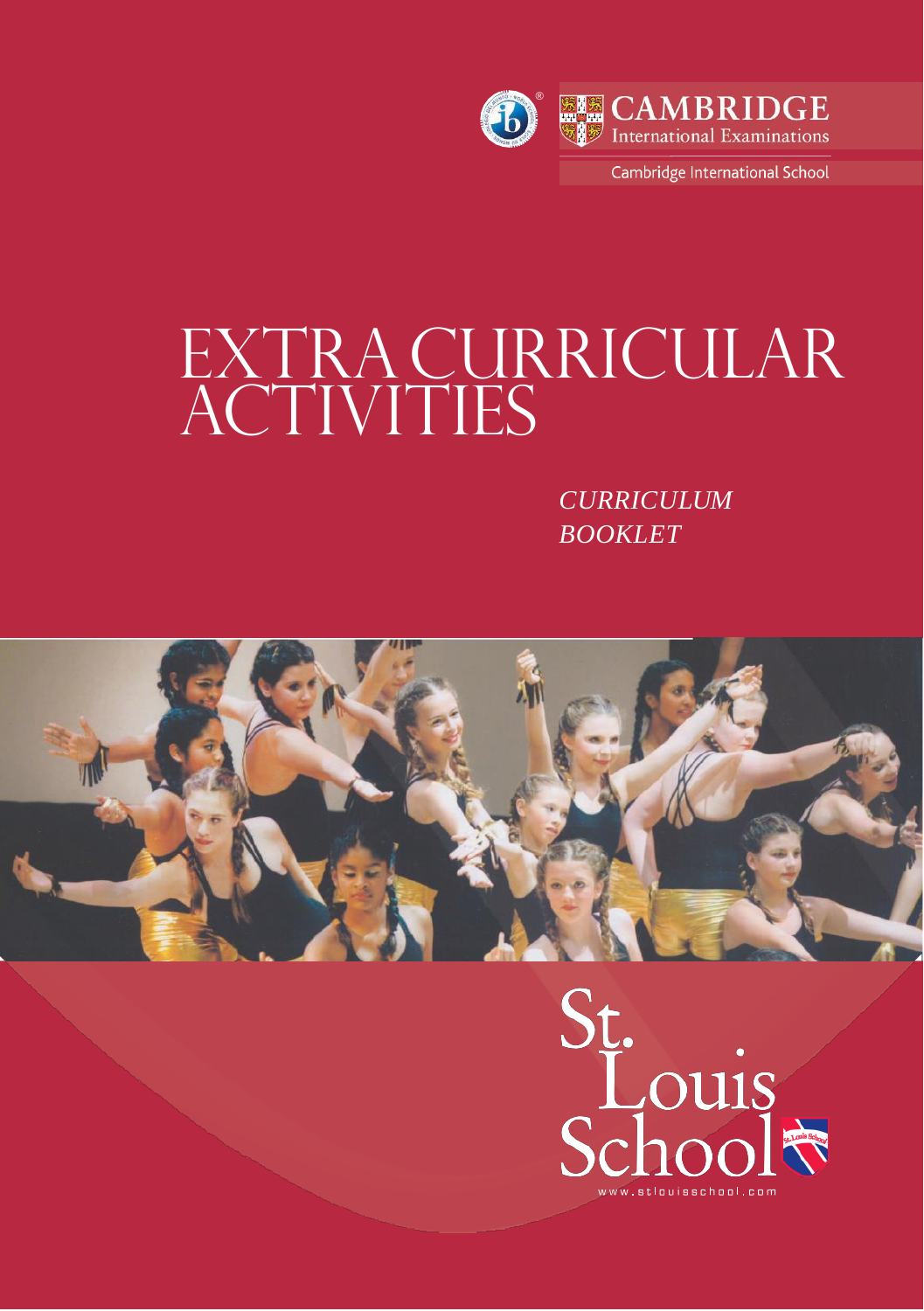## EXTRA CURRICULAR ACTIVITIES

#### **School Year 2021/22**

St. Louis School is committed to providing a broad Extracurricular programme including sports, arts, music and learning activities for our pupils.

The club offer is the optimistic result of what we think it will be possible to activate next school year; we will follow protocols in order to make sure that the activities will take place in the safest possible way. A revision to take respectfully care of regulation will be consider in September following updated anti-covid norms.

Extracurricular activities help children develop socially, emotionally, physically and academically. They increase pupils' confidence levels and teach them responsibility and discipline. Initially they provide children with a 'taster' of an activity/sport linked to their interests and fine tune their skills which can help to develop hobbies.

These hobbies in turn can pave the way for their future goals, dreams, activities and in some cases, careers.

*St. Louis School si impegna ad offrire ai propri studenti un programma di attività extracurriculari che includono attività sportive, artistiche, musicali e formative.*

*L'offerta dei club del prossimo anno è quanto ci aspettiamo si possa organizzare con una visione ottimistica rispetto alle attuali norme anti covid. Continueremo a seguire i protocolli per assicurarci che le attività si svolgano nel modo più sicuro possibile. Una revisione che tenga conto delle norme vigenti in settembre verrà effettuata prima dell'inizio dei corsi per continuare a svolgere le attività in totale sicurezza. Le attività extracurriculari aiutano i bambini a svilupparsi socialmente, emotivamente, fisicamente e accademicamente. Aumentano i livelli di confidenza degli alunni e insegnano loro responsabilità e disciplina. Inizialmente consentono ai bambini di praticare un'attività/sport di loro interesse e sviluppare le loro abilità come hobby. Hobby che, a loro volta, possono aprire la strada ai loro obiettivi futuri, sogni, attività e, in alcuni casi, carriere.*

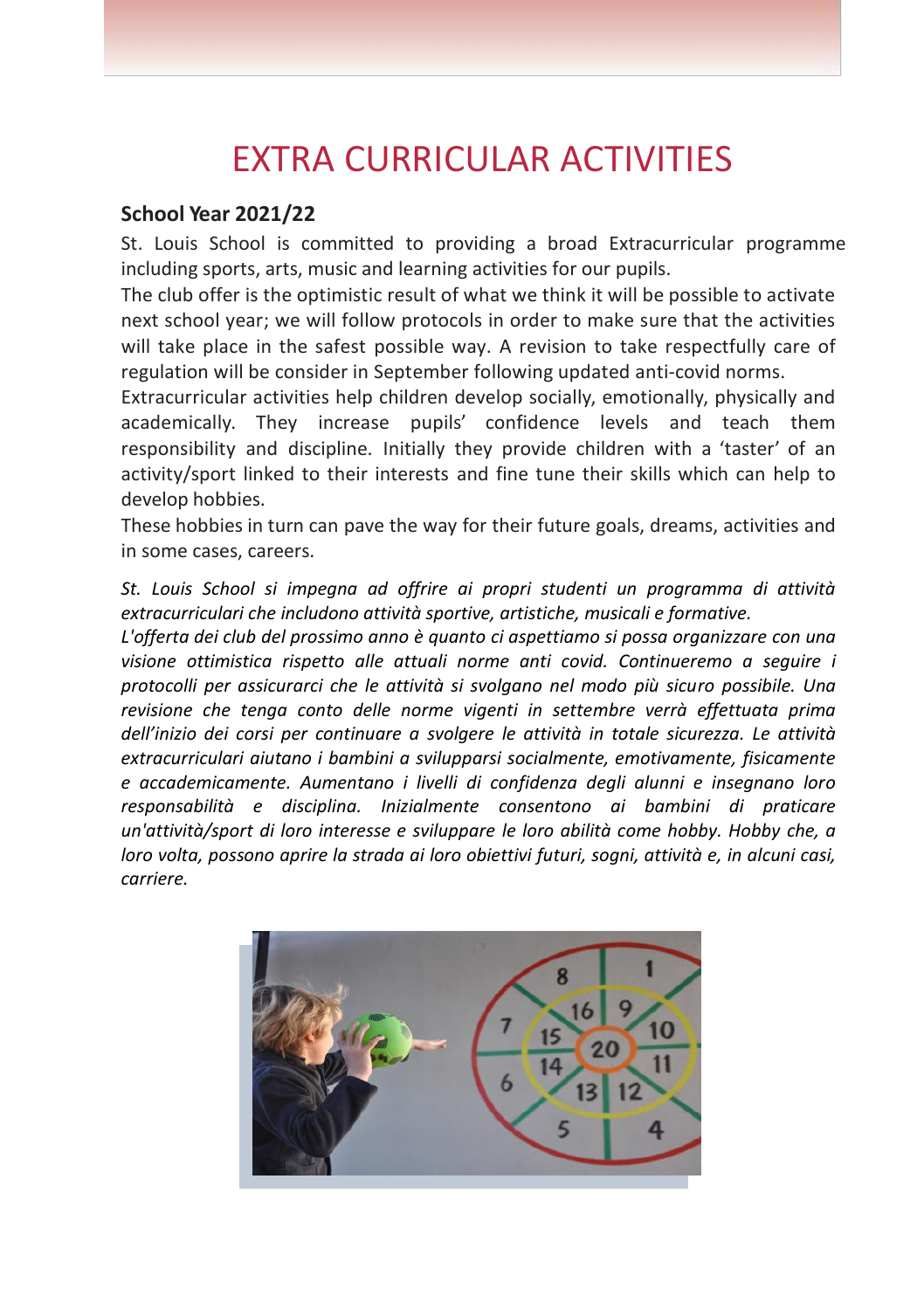# Timetable of Activities-Playtime

|                   | Monday                                                                                 | Tuesday                                                                     | Thursday                                                                                           | Friday                                            |
|-------------------|----------------------------------------------------------------------------------------|-----------------------------------------------------------------------------|----------------------------------------------------------------------------------------------------|---------------------------------------------------|
| Rec.              | <b>Ballet</b>                                                                          | <b>Artelier</b><br>Judo                                                     | Artelier                                                                                           | Judo                                              |
| Year 1            | Artelier<br>Judo                                                                       | <b>Ballet</b><br>Multisport                                                 | <b>Basketball</b><br>Judo                                                                          | Artelier<br>Football                              |
| Year <sub>2</sub> | <b>Ballet</b><br>Football<br>Spanish<br>Storytelling                                   | Artelier<br><b>Innovation Lab</b><br>Judo<br><b>Krav Maga</b><br>Multisport | Artelier<br><b>Basketball</b>                                                                      | <b>Drama</b><br>French<br>Voice club              |
| Year 3            | Spanish<br>Storytelling                                                                | Artelier<br><b>Ballet</b><br>Krav Maga<br>Multisport                        | Artelier<br>Basketball<br>Chess<br><b>Innovation Lab</b><br>Judo                                   | Drama<br>Football<br>French<br>Judo<br>Voice club |
| Year 4            | Artelier<br><b>Ballet</b><br><b>Drama</b><br>Football<br>Spanish<br>Sports leadership  | Innovation lab<br><b>Krav Maga</b><br>Multisport                            | Chess<br><b>Basketball</b>                                                                         | Artelier<br>French<br>Judo<br>Voice club          |
| Year 5            | Artelier<br><b>Innovation Lab</b><br>Drama<br>Football<br>Spanish<br>Sports leadership | <b>Ballet</b><br>Journalism<br>Judo<br>Krav Maga<br>Multisport              | Chess<br>Basketball<br><b>Innovation Lab</b><br>School of Rock                                     | Artelier<br>French<br>Voice club                  |
| Year <sub>6</sub> | Artelier<br><b>Drama</b><br>Judo<br>Sports leadership<br>Spanish                       | <b>Ballet</b><br>Journalism<br><b>Krav Maga</b><br>Multisport               | <b>Basketball</b><br>Chess<br><b>Innovation Lab</b><br><b>Mindfulness</b><br><b>School of Rock</b> | Artelier<br>Football<br>French<br>Voice club      |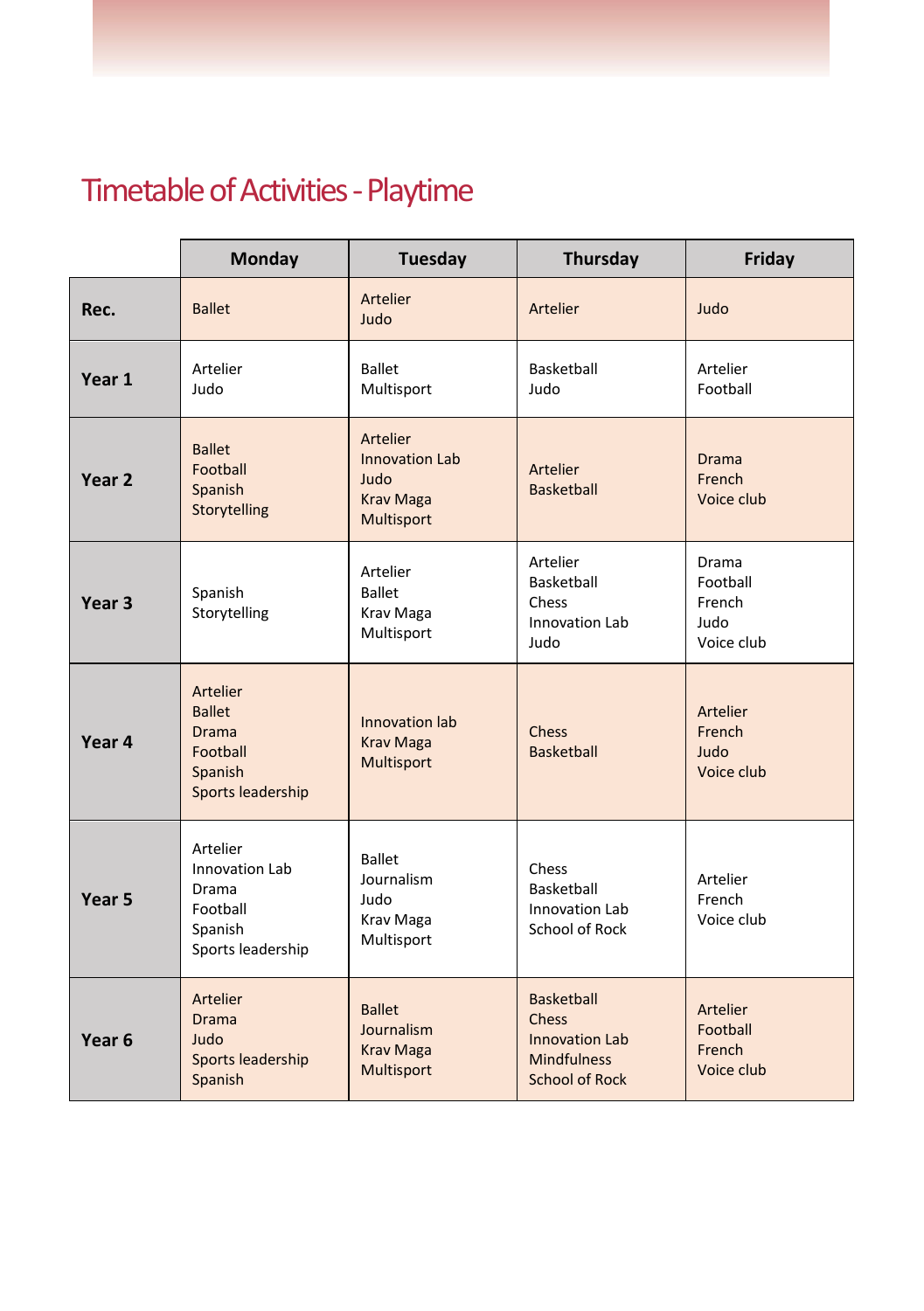#### **Timetable of Activities - Afterschool**

|                   | <b>Monday</b>      | <b>Tuesday</b>              | <b>Thursday</b>                            |
|-------------------|--------------------|-----------------------------|--------------------------------------------|
| Year <sub>2</sub> | Judo               |                             | English<br>Homework                        |
| Year <sub>3</sub> | Judo               |                             | English<br>Homework                        |
| Year 4            | Break dance        | <b>Football LdP</b>         | Modern Dance                               |
| Year 5            | <b>Break dance</b> | <b>Football LdP</b><br>Yoga | <b>Modern Dance</b>                        |
| Year <sub>6</sub> | Break dance        | English<br>Homework<br>Yoga | <b>Modern Dance</b><br><b>Football LdP</b> |

#### Primary School -Wednesday Afternoon

The activities will be organized from 14.00 until the end of the school day

| Year 1                                | Year 2                                                                     | Year 3                                                       | Year 4                                                                                             | Year 5                                                                 | Year 6                                                                                      |
|---------------------------------------|----------------------------------------------------------------------------|--------------------------------------------------------------|----------------------------------------------------------------------------------------------------|------------------------------------------------------------------------|---------------------------------------------------------------------------------------------|
| Artistic Gym<br>Basketball<br>Chinese | <b>Artistic Gym</b><br><b>Basketball</b><br>Chinese<br>Hip Hop<br>Swimming | Artistic Gym<br>Basketball<br>Chinese<br>Hip Hop<br>Swimming | <b>Artistic Gym</b><br><b>Basketball</b><br>Chinese<br><b>Hip Hop</b><br><b>Tennis</b><br>Swimming | Artistic Gym<br>Basketball<br>Chinese<br>Hip Hop<br>Tennis<br>Swimming | <b>Artistic Gym</b><br><b>Basketball</b><br>Chinese<br>Hip Hop<br><b>Tennis</b><br>Swimming |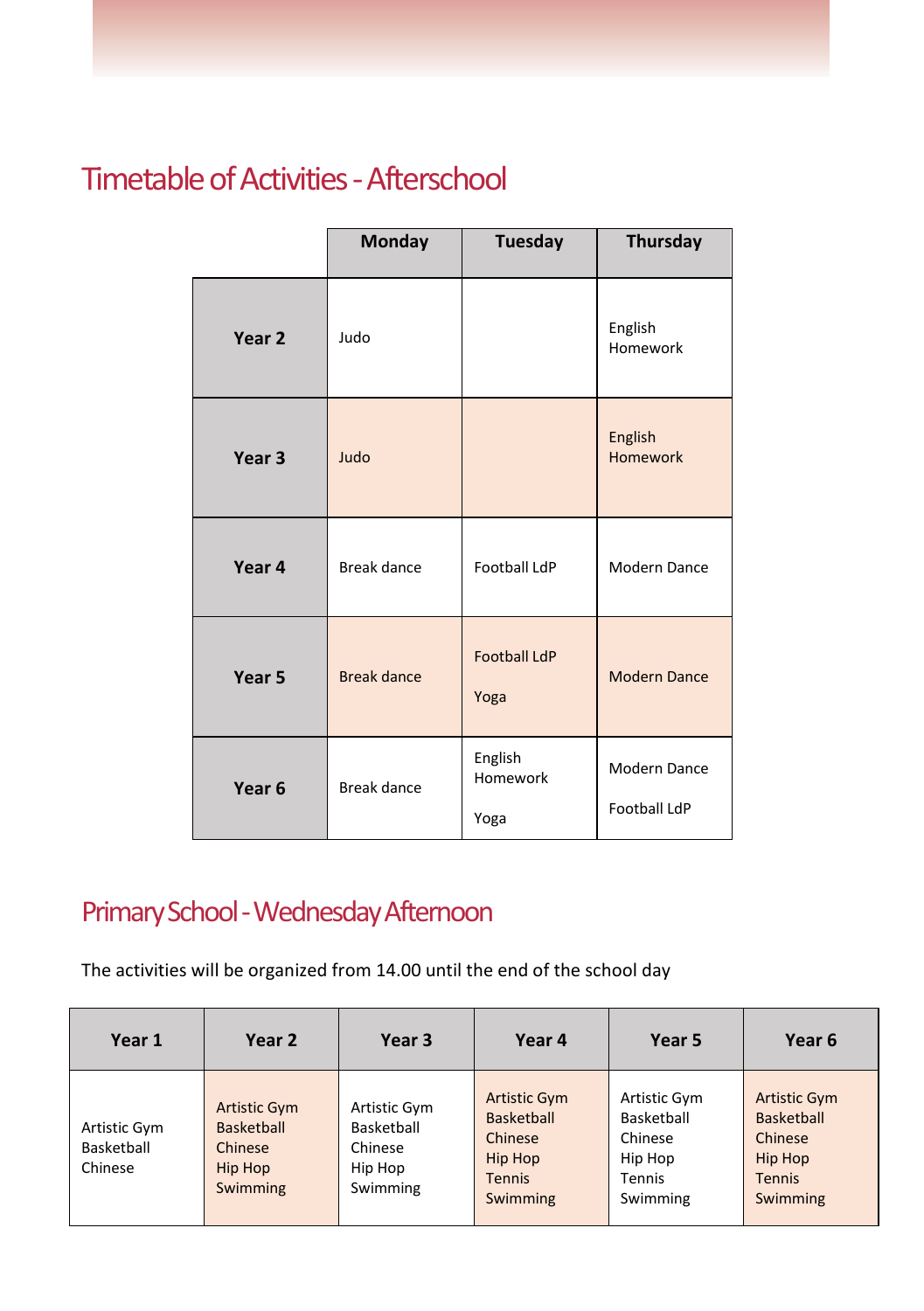#### Middle School

|                   | Monday<br>(at 16.00)                                   | Tuesday<br>(at 16.00)                         | <b>Thursday</b><br>(at 16.00)                                                                                                          |
|-------------------|--------------------------------------------------------|-----------------------------------------------|----------------------------------------------------------------------------------------------------------------------------------------|
| Year <sub>7</sub> | Basketball<br>STEM and<br>Sustainability<br>Volleyball | Krav Maga<br>Modern Dance<br>Photography      | Hip Hop<br>Football LdP<br><b>School Band</b><br><b>STEAM ASCSN</b>                                                                    |
| Year <sub>8</sub> | <b>Basketball</b><br>Volleyball                        | I<3 Maths<br><b>Krav Maga</b><br>Modern Dance | <b>Football LdP</b><br><b>Graphics &amp; Digital</b><br>Design<br><b>Hip Hop</b><br>Public speaking and<br>drama<br><b>School Band</b> |
| Year 9            | Basketball<br>Volleyball                               | Krav Maga<br>Modern Dance                     | Hip Hop<br><b>Football LdP</b><br>School Band                                                                                          |